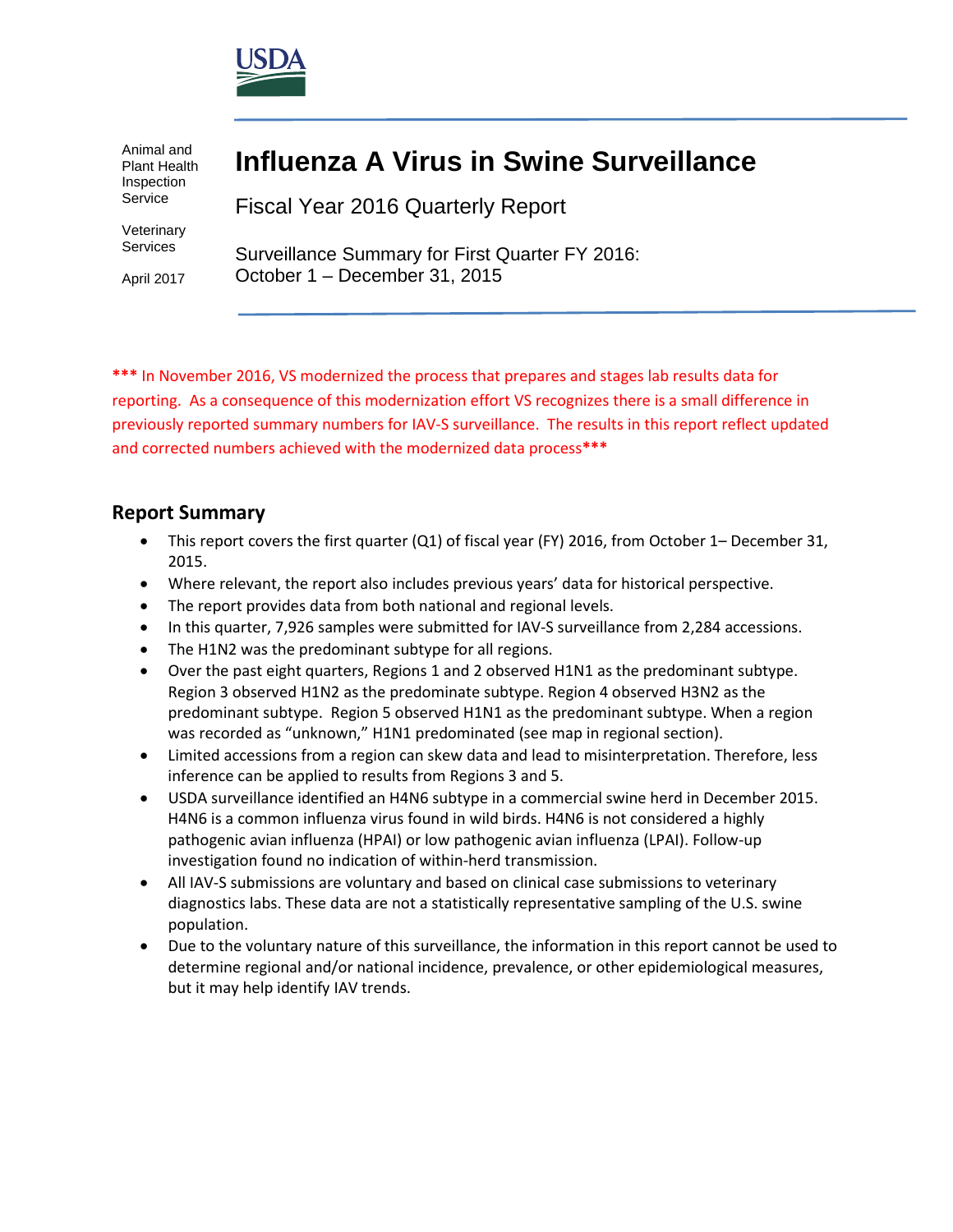## **Introduction**

This report, based on data received as of April 4, 2017, provides a brief update on the status of national surveillance for IAV in swine for producers, swine practitioners, diagnosticians, and the public. Summaries in this report may differ from those provided in past reports due to the regular addition of data from participating labs. Reporting months are based on the month sample was collected. The USDA-APHIS Web site provides general information about the IAV-S surveillance program at [http://www.aphis.usda.gov/animal-health/swine-health.](http://www.aphis.usda.gov/wps/portal/aphis/ourfocus/animalhealth?1dmy&urile=wcm%3apath%3a%2Faphis_content_library%2Fsa_our_focus%2Fsa_animal_health%2Fsa_animal_disease_information%2Fsa_swine_health)

The IAV-S surveillance program is voluntary and, as a result, the accessions and samples submitted represent a subset of the swine population. Samples submitted should only be collected from animals displaying influenza-like illness. Due to its voluntary nature, this surveillance system does not entirely represent the total U.S. domestic swine population. Therefore, the data cannot be used to determine IAV-S prevalence or other epidemiologic measures in the swine population. However, the data may help identify trends in influenza in swine.

When the submitter does not report relevant information, data are recorded as "unknown." Summaries in this report may differ from those provided in past reports due to the ongoing addition of data from participating labs. Reporting months are based on the month when the sample was collected.

A laboratory accession is generally a set of samples collected at a single premises on a single day and received at the laboratory. A maximum of 10 samples of any kind is allowed per accession for reimbursement under the USDA IAV-S system. However, no more than five of the 10 samples may be oral fluid for any given accession. This does not prevent additional samples from being tested at the owner's expense. While a nasal swab or lung tissue sample represents a single animal within the herd, a single oral fluid sample may represent one to two pens of animals in a herd. A positive sample status is based on the screening real-time reverse transcriptase polymerase chain reaction (rRT-PCR). The subtype result is based on the rRT-PCR based subtyping assays. Virus isolation (VI) and sequencing are only attempted on rRT-PCR positives meeting criteria listed below. Phylogenetic analyses are based on successful sequencing results, with sequences deposited into GenBank, the public sequence database.

### **Program Updates**

#### **IAV-S surveillance program review**

Summaries of the APHIS-Policy and Program Development Assessment and the Technical Assessment of the IAV-S surveillance program are now posted to the Web at this address: <http://www.aphis.usda.gov/animal-health/swine-health-surveillance>

### **IAV-S Surveillance Objectives**

USDA's National Surveillance Plan for Swine Influenza Virus in Pigs (July 2010) describes the current surveillance system for IAV-S in detail. The surveillance objectives are to:

1. Monitor genetic evolution of endemic IAV in swine to better understand endemic and emerging influenza virus ecology;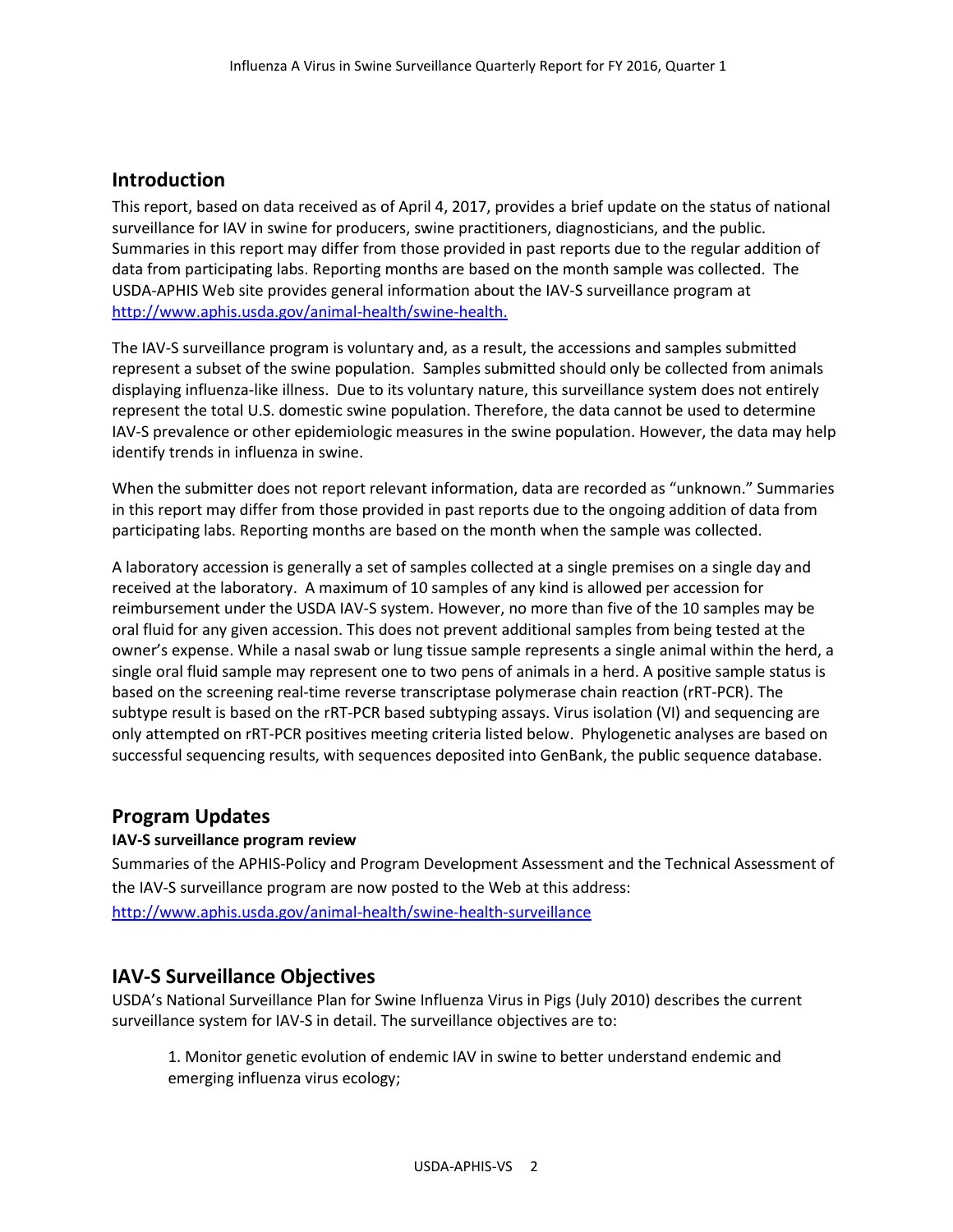2. Make influenza isolates from swine available for research and to establish a data management system to facilitate genetic analysis of these isolates and related information; and

3. Select proper isolates for the development of relevant diagnostic reagents, updating diagnostic assays, and vaccine seed stock products.

## **Objective 1. Monitoring Genetic Evolution of Endemic IAV in Swine to Better Understand Endemic and Emerging Influenza Virus Ecology**

Objective 1 is met by voluntary laboratory submissions to NAHLN laboratories; select samples undergo further analysis by the National Veterinary Services Laboratories (NVSL) for VI and submission banking. USDA's Agricultural Research Service (ARS) National Animal Disease Center (NADC) provides phylogenetic analysis for select isolates under a cooperative agreement with USDA-APHIS-VS.

## **National Surveillance Data Summary**

The total number of accessions and samples submitted continues to rise over time. For FY 2016's first quarter, 7,926 samples have been tested from 2,284 accessions (Figure 1). Figure 2 shows the overall increasing trends in total accessions, PCR positive accessions, subtyped accessions and VI positive accessions.



**Figure 1. Surveillance for IAV in swine: Number of laboratory accessions and samples tested, FY 2011 – FY 2016 Q1**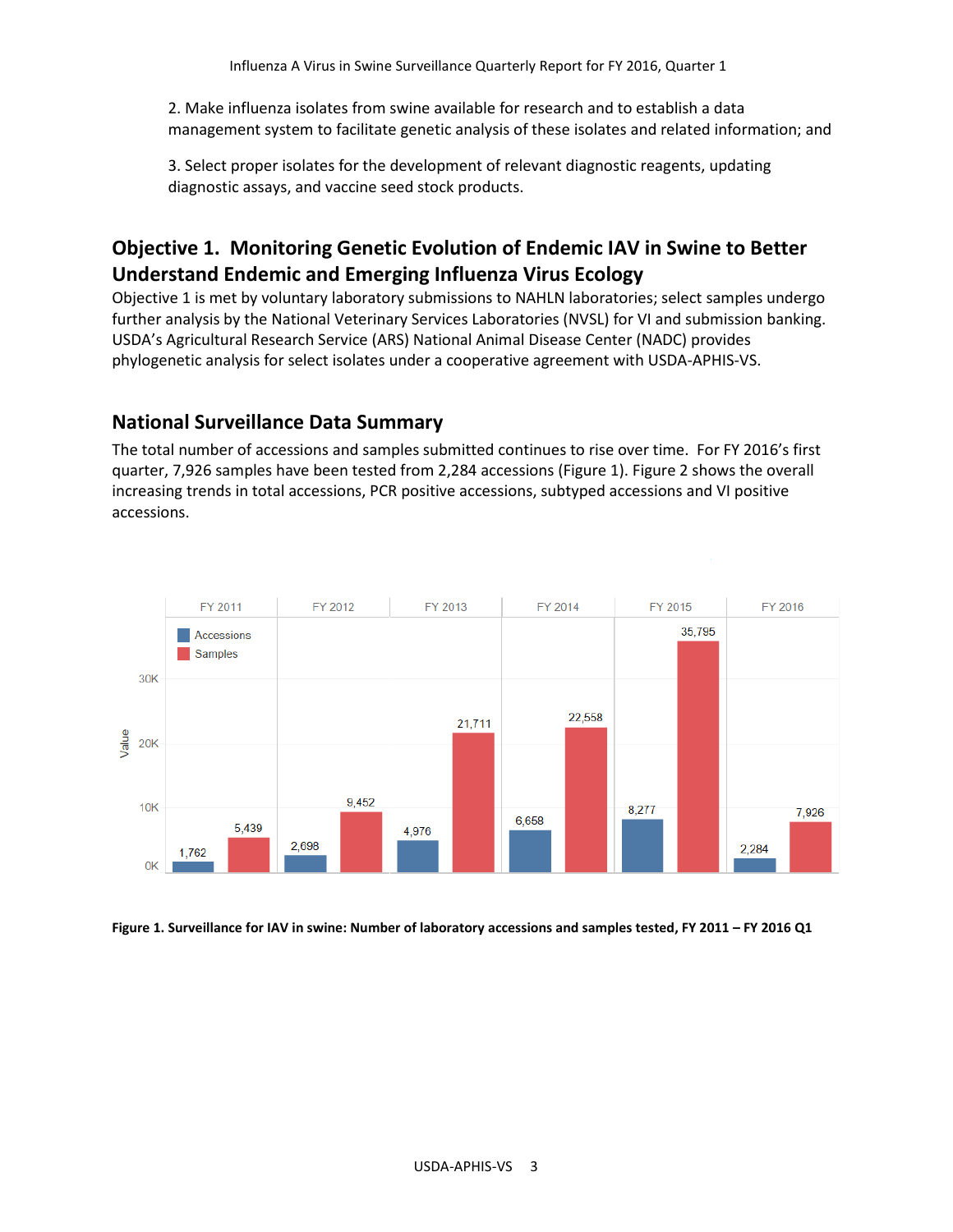



**Figure 2. Accessions submitted, subtyped accessions, positive accessions, and VI positive accessions over time with trend lines, FY 2011-FY2016 Q1**

Figure 3 shows the number of subtype detections in FY 2016 Q1. The total number of samples subtyped was 822, including 205 H1N1, 330 H1N2, 207 H3N2, 0 H3N1, and 80 mixed.



**Figure 3. FY 2016 first quarter subtype detections**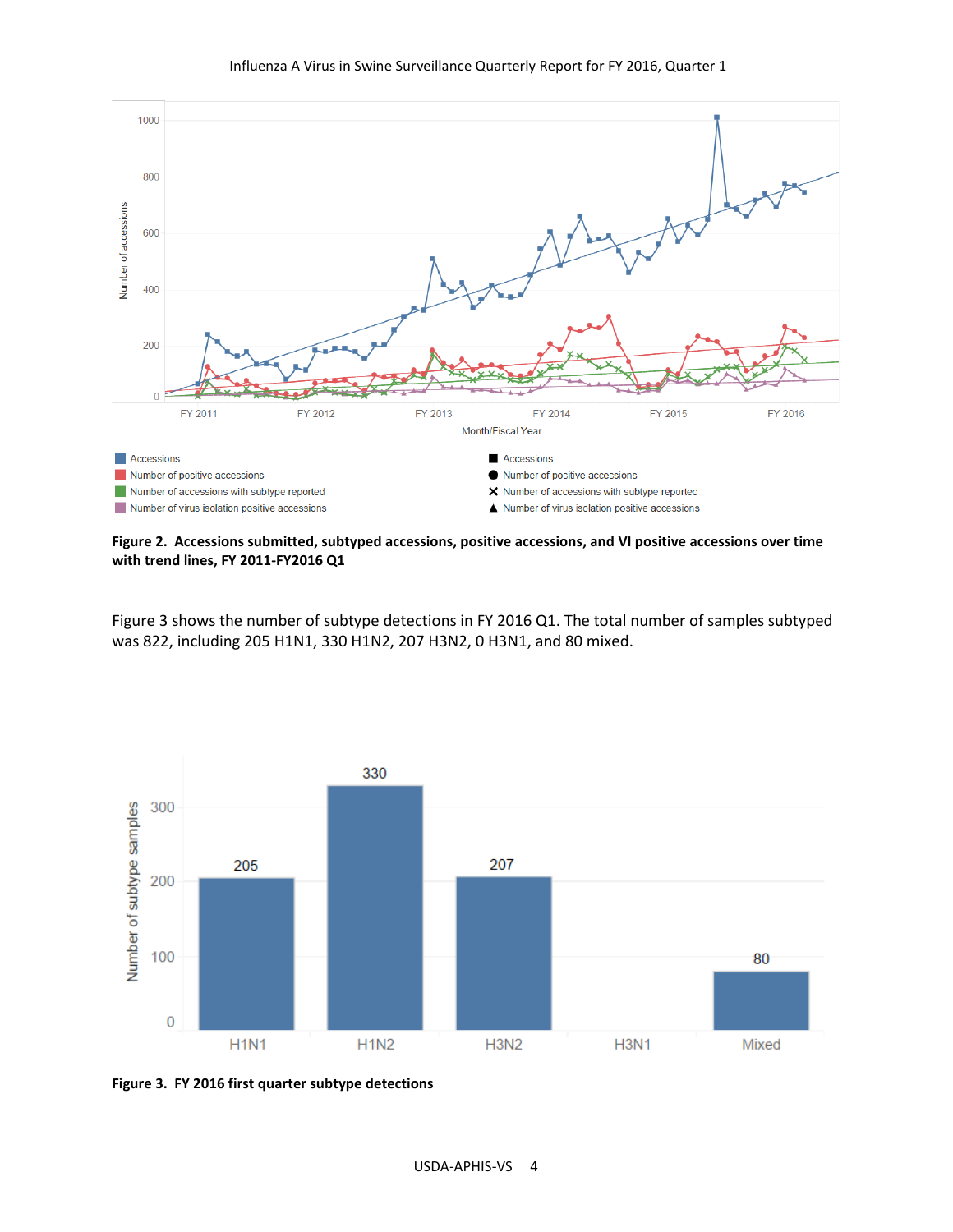Figure 4 breaks down accessions by subtype rRT-PCR from FY 2011 to FY 2016 Q1. H1N1 remains the major subtype over the course of the surveillance; however, H1N2 and H3N2 detections have increased substantially since 2012 and H1N2 jumped to the common subtype in the first quarter. Figure 5 displays the number of VIs attempted, the number of those attempts that were positive, and the number of positive VIs that are submitted to GenBank.



**Figure 4. Number of subtypes, FY 2011 through FY 2016 Q1**



**through FY 2016 Q1**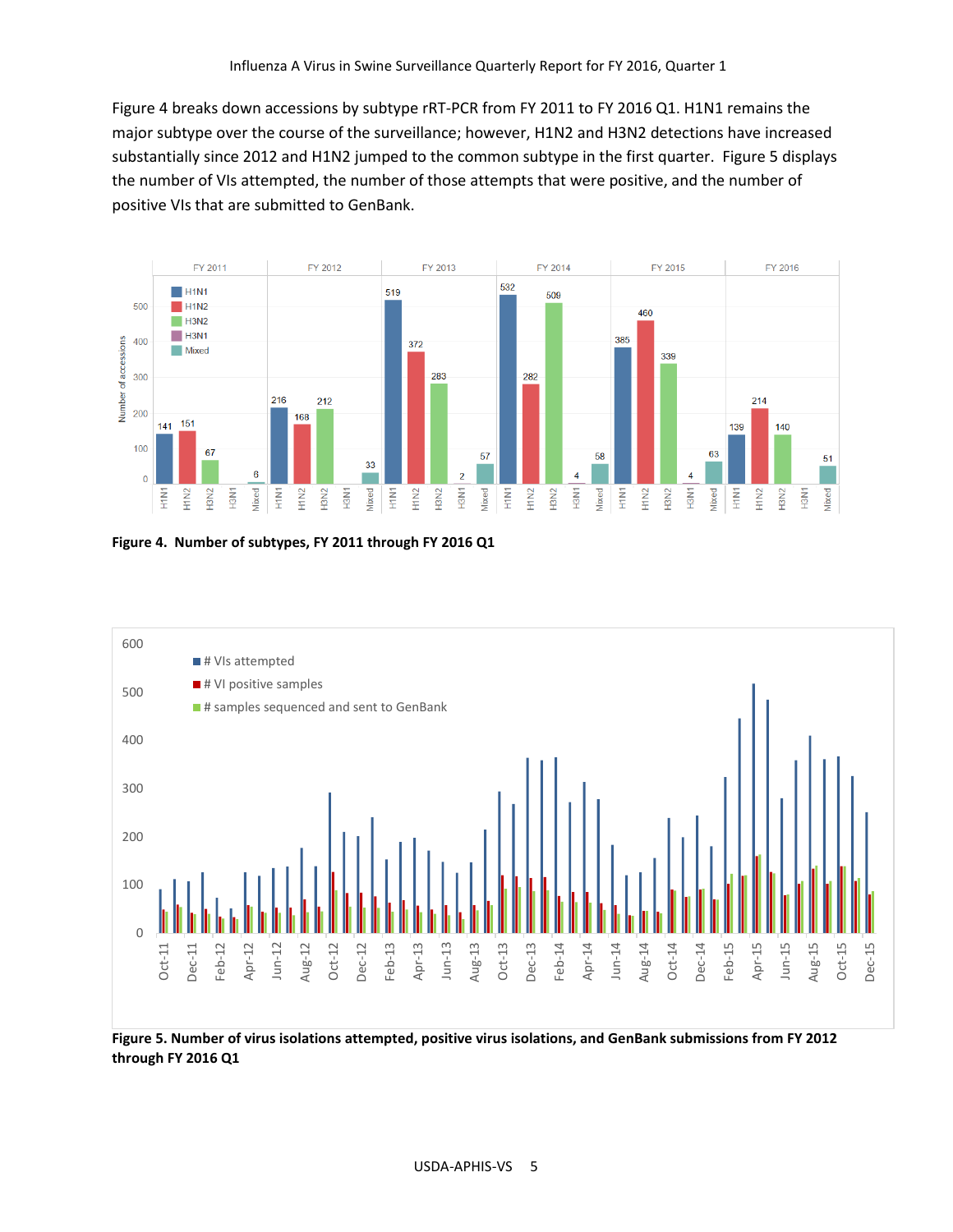When accessions were evaluated by age-class for the first quarter, the following observations were noted. H1N2 was the most common subtype among Suckling and Nursery. H1N1 was the most common subtype among Grower/Finishers. Sow/Boar had limited testing, with two occurrences of H1N1, three occurrences of H1N2, and one of H3N2. Among accessions for which the age class was unknown or not recorded, H1N2 was the predominant subtype (Table 1). When looking at specimen type submitted, oral fluids were the predominant accession type but the least successful at resulting in virus isolation and submission to GenBank. Samples collected from the lung are the most successful at providing positive virus isolation and submission to GenBank (Table 2).

Table 1. Number of positive accessions tested for IAV-S by age class and by viral subtype, Q1 FY 2016.

| Age Class (group)    | Number of<br>accessions with<br>subtype reported | Number of H1N1 | Number of H1N2 | Number of H3N1 | Number of H3N2 | Number of Mixed |
|----------------------|--------------------------------------------------|----------------|----------------|----------------|----------------|-----------------|
| Suckling             | 48                                               | 10             | 23             |                | 12             | 6               |
| <b>Nursery</b>       | 103                                              | 36             | 40             |                | 25             | 6               |
| Grower/Finisher      | 92                                               | 39             | 21             |                | 23             | 12              |
| Sow/Boar             | 6                                                |                |                |                |                | 0               |
| Not Recorded/Unknown | 280                                              | 52             | 127            |                | 79             | 27              |

Table 2. Number of positive accessions tested for IAV-S by specimen type and by viral subtype, Q1 FY 2016.

| Specimen Type<br>(group) | Number of<br>accessions<br>with subtype<br>reported | Percent of<br>subtyped<br>accessions<br>with positive<br>virus isolation | Number of<br><b>H1N1</b> | Number of<br><b>H1N2</b> | Number of<br><b>H3N1</b> | Number of<br><b>H3N2</b> | Number of<br>Mixed | Number of<br>samples<br>sequenced<br>and sent to<br>GenBank |
|--------------------------|-----------------------------------------------------|--------------------------------------------------------------------------|--------------------------|--------------------------|--------------------------|--------------------------|--------------------|-------------------------------------------------------------|
| Lung                     | 165                                                 | 85%                                                                      | 61                       | 60                       | 0                        | 38                       | 8                  | 149                                                         |
| Nasal or Nasal Swab      | 99                                                  | 68%                                                                      | 25                       | 49                       | 0                        | 27                       | 3                  | 77                                                          |
| <b>Oral Fluids</b>       | 278                                                 | 32%                                                                      | 58                       | 109                      | 0                        | 78                       | 41                 | 101                                                         |
| <b>Other Specimens</b>   | 2                                                   | 50%                                                                      |                          | 0                        | 0                        |                          | $\Omega$           | 16                                                          |

\*Accessions may include samples with multiple specimen types. In these cases, individual accessions are counted in more than one specimen type category.

\*\*Other includes specimen types recorded as swab, mixed tissue, or unknown.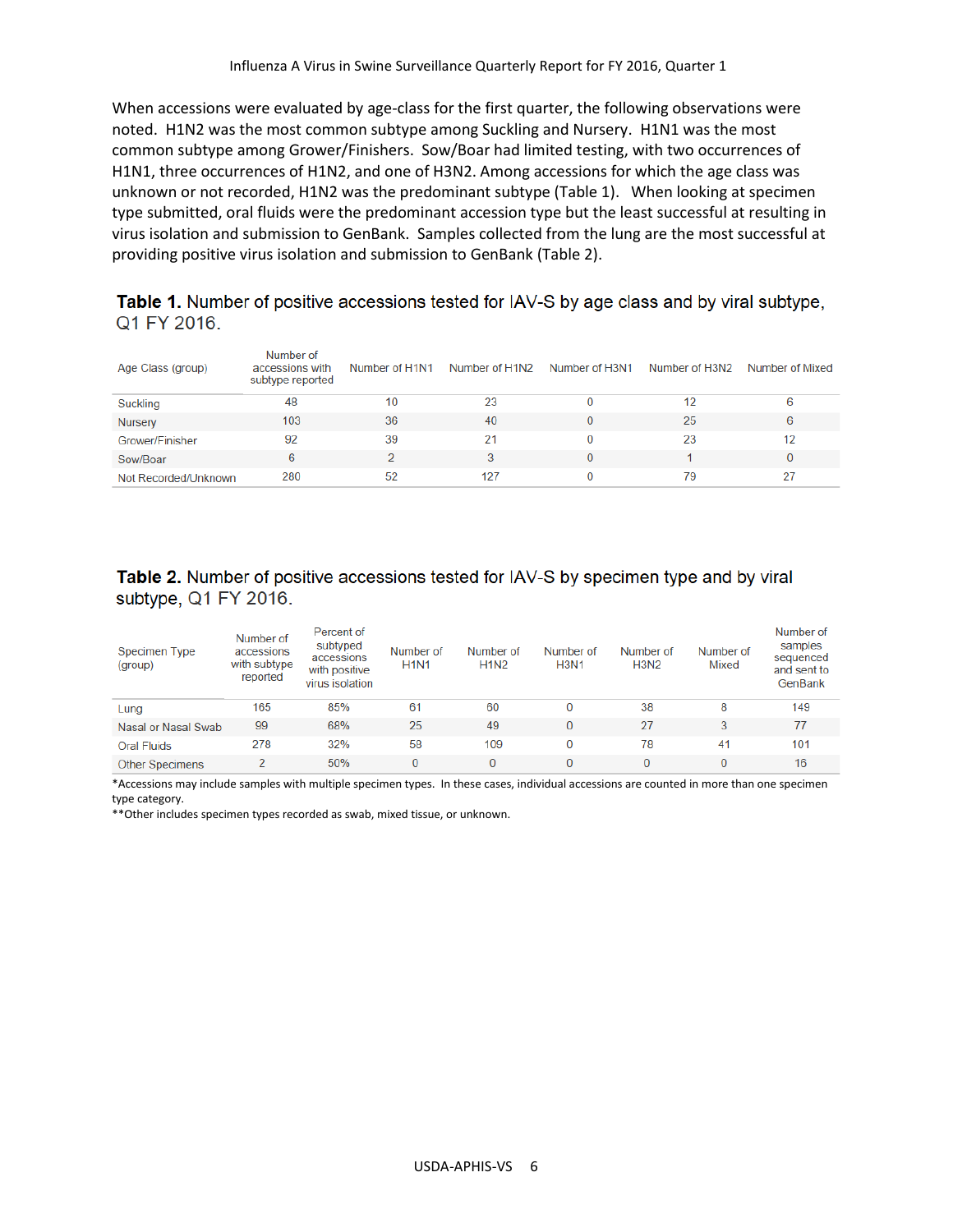## **Regional surveillance data**

In this section, we present data in five different regions (Figure 6) to parse the analysis across regions. These regions are based on current USDA administrative districts for simplicity; these divisions do not represent specific industry distribution. Submissions are voluntary, as is any identifying information accompanying the submission (except the State of animal origin), and therefore no sampling strategies can be applied to the regions.



**Figure 6. A map of the regions for national IAV-S surveillance**

#### **Summary of Regional Data and Predominant Subtypes from ARS**

**Table 3. Summary of predominant subtypes in each region for FY 2014 Q2 through FY 2016 Q1** 

#### **Most Predominant HA/NA phylo-types overall:**

| H1N1 (Gamma H1/Classical N1) | H1N2 (Delta1 H1/2002-N2) |
|------------------------------|--------------------------|
| H1N2 (Delta2 H1/1998-N2)     | H3N2 (IV-A H3/2002-N2)   |

#### **Region 1 (Total HA/NA: 356)**

Gamma H1/Classical N1 IV-A H3/2002-N2 Delta2 H1/1998-N2

#### **Region 4 (Total HA/NA: 180)**

Delta1 H1/2002-N2 IV-A H3/2002-N2 Gamma H1/Classical N1 Pdm H1/Pdm N1 Low frequency but consistent detections of IV-D H3/N2-2002, Delta1 H1/1998-N2 and Delta2 H1/1998-N2, Alpha H1/2002-N2

#### **Region 2 (Total HA/NA: 841)** Most diversity of all regions

Gamma H1/Classical N1 Delta1 H1/2002-N2 IV-A H3/2002-N2 IV-B H3/2002-N2 Low frequency but consistent detections of additional clusters of H1 and H3 e.g. IV-E H3/2002-N2

#### **Region 3 (Total HA/NA: 107)**

Delta1 H1/2002-N2 Gamma H1/Classical N1 IV-A H3/2002-N2 Human-H3/2002-N2 and Classical N1 Low frequency but consistent detections of IV-B H3/2002-N2, Beta H1/Classical N1

#### **Region 5 (Total HA/NA: 4)**

Two IV-B H3/2002-N2 One IV-A H3/2002-N2 One Delta1 H1/Classical N1 One Gamma H1/Classical N1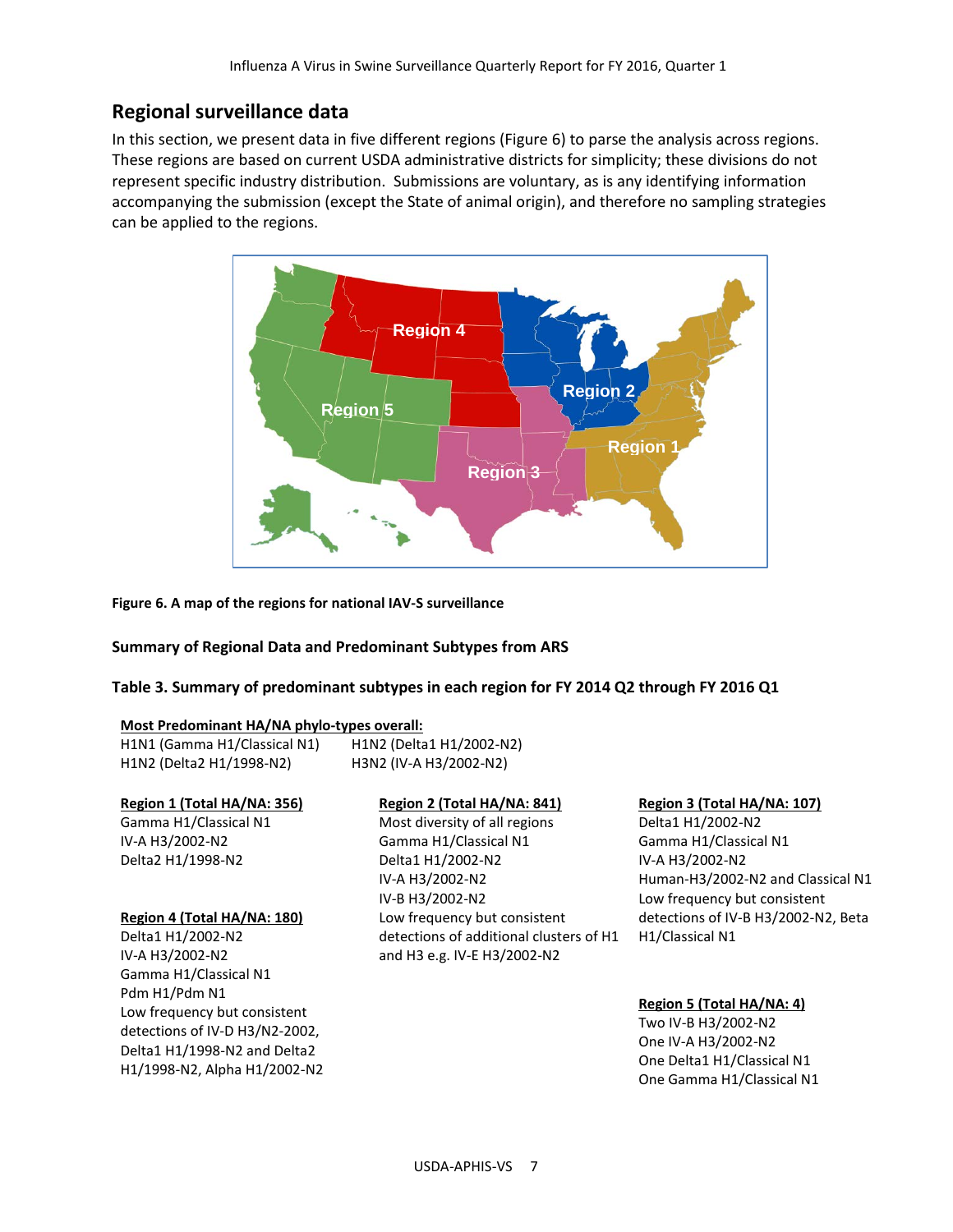Figure 7 shows the distribution of rRT-PCR subtyped accessions among the five regions for Q1 FY 2014 through Q1 FY 2016. Region 1 demonstrates H1N2 as the predominant subtype. Regions 2 and 3 demonstrate H1N2 as the predominant subtype. H3N2 and H1N1 were predominant in Region 4, and Region 5 saw H1N2 and mixed as the predominant subtypes.



#### **Figure 7. Percentage of subtyped accessions by region for Q1 FY 2014 through Q1 FY 2016 Q1**

In December 2015, USDA surveillance identified an H4N6 subtype in a commercial swine herd in Region 3. A small number of gilts exhibited clinical illness; a few aborted. NAHLN testing resulted in a positive Matrix PCR for influenza A, however the subtyping PCRs for H1 and H3 were negative. Whole genome sequencing at NVSL confirmed H4N6, a common influenza virus found in wild birds. H4N6 is not considered a highly pathogenic avian influenza (HPAI) or low pathogenic avian influenza (LPAI). Followup investigation found no within-herd transmission.

## **Regional phylogenetic analysis**

#### **Phylogenetic analysis of sequences from the IAV-S surveillance system**

Phylogenetic analysis of gene sequences of the influenza A virus in swine is conducted to further examine the genetic changes that occur in HA, NA, and M genes of this rapidly changing virus. Through collaboration with ARS, a dataset<sup>1</sup> of 462 isolates with published sequences in GenBank was characterized by phylogenetic analysis in Q1 FY 2016. This analysis provides information on the genetic

<span id="page-7-0"></span> $1$  The ARS dataset is comprised of IAV-S surveillance isolate sequences that were posted in Genbank. This represents only a subset of the complete IAV-S surveillance dataset that includes PCR diagnostic test-based results as well as sequencing results. Therefore, ARS dataset results, such as subtype percentages, differ from the complete IAV-S dataset results provided in other sections of this report.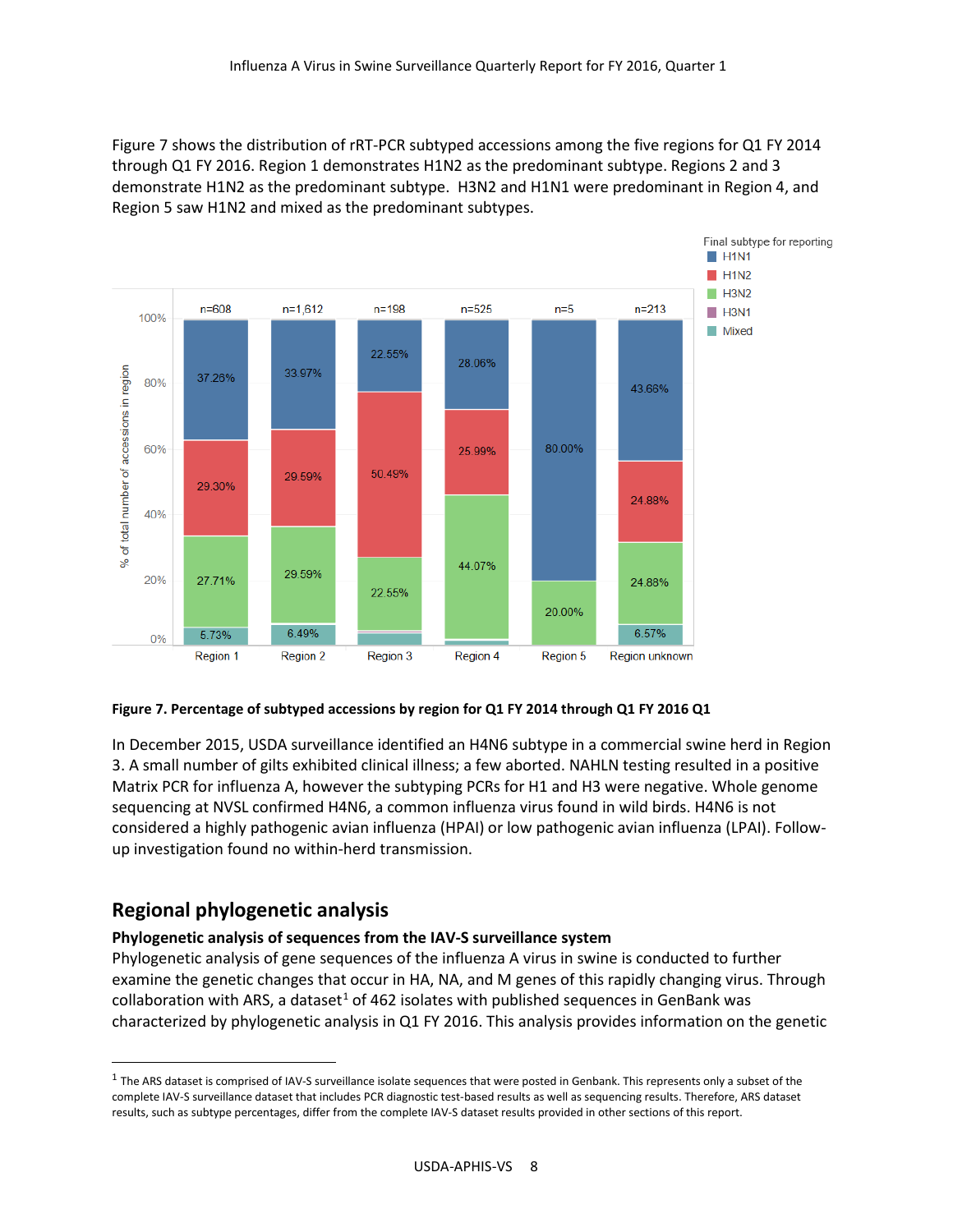diversity and evolution patterns of influenza in swine and allows for inferences about population and/or vaccine immunity.

The following series of bar charts parses the data into an approximately 2-year window by quarters and subtypes for each region, followed by charts further parsing the H1 and H3 subtypes into phylogenetic clades. Regional charts depicting the various combinations of HA and NA are available in Appendix 1.



#### **Figure 8. Virus type by region 2-year summary Q2 FY 2014 to Q1 FY 2016**

Figure 8 demonstrates the four subtypes H1N1, H1N2, H3N1, H3N2, and mixed subtypes across the five regions. Regions 1 and 2 reported the most submissions, with a mixture of mostly H1N1, H1N2, and H3N2. Limited accessions from a region can skew data and lead to misinterpretation and therefore, less inference can be applied to results from Regions 3, 4, and 5.

#### **National phylogenetic HA gene information**

HA genes from H1 subtype viruses are classified as alpha, beta, gamma, delta-1, delta-2, or pandemic H1N1 2009 (H1N1pdm09) phylogenetic clades based on a previously published nomenclature system. Similarly, H3 subtype viruses are classified as Cluster IV, Cluster IV-A, Cluster IV-B, Cluster IV-C, Cluster IV-D, Cluster IV-E, Cluster IV-F, or human-like.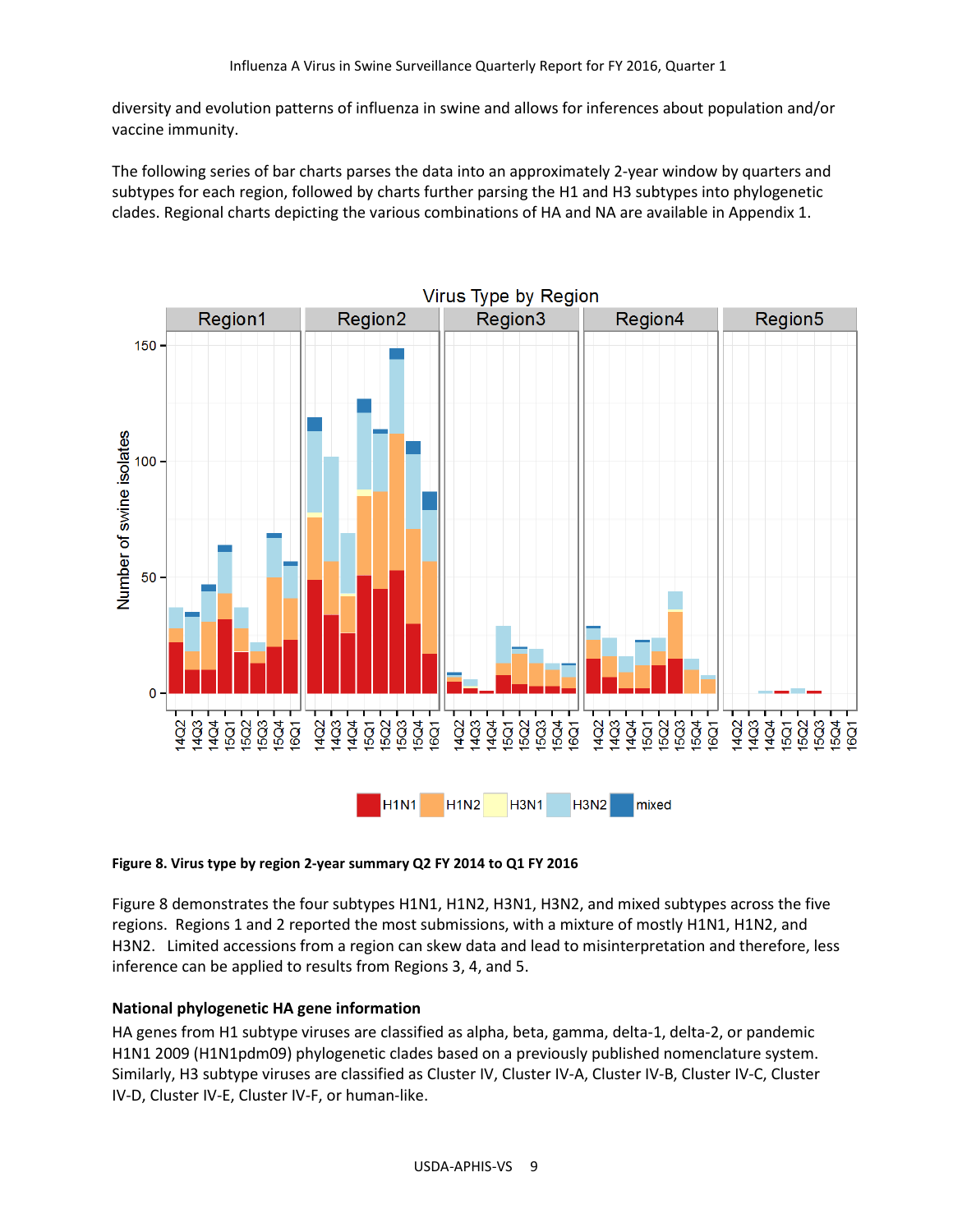In the H1 subtypes (see Figure 9), there were fewer alpha detections in Q1 of FY 2016 than in the previous quarter and there was a relative increase in delta H1 compared to delta 2 and gamma.



**Figure 9. H1 phylo-cluster by region – 2-year summary Q2 FY 2014 to Q1 FY 2016**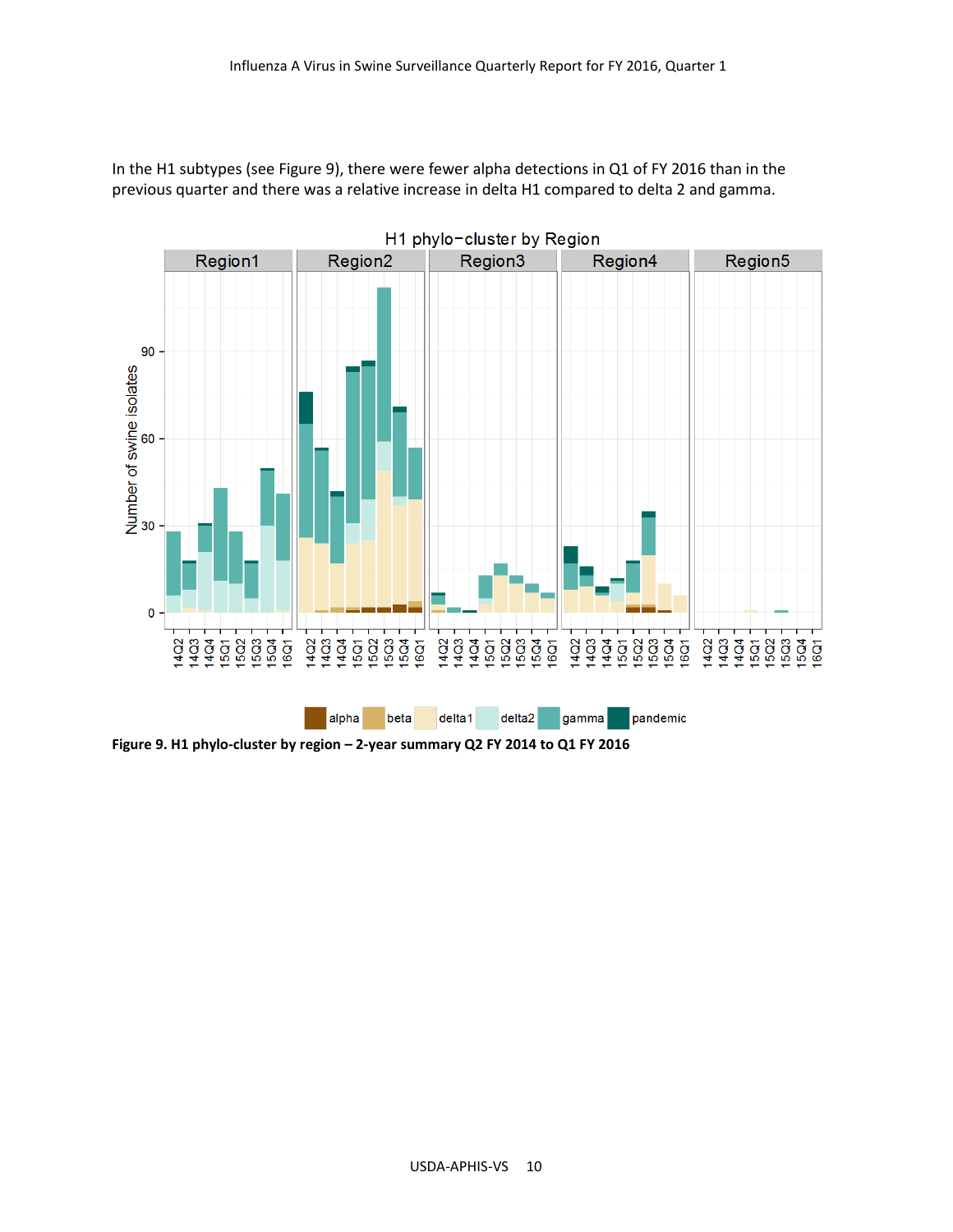

**Figure 10. H3 phylo-cluster by region, 2-year summary Q2 FY 2014 to Q1 FY 2016**

In Q1 FY 2016, there was an increase in human-like H3 detections (Figure 10) with spread to other States. Some clusters of IV-B and IV-E were detected. Cluster IV-A remains the predominant cluster.

#### **National phylogenetic NA gene information**

NA gene information remained the same in Q1 FY 2016. Both the N1 and N2 subtypes are found in circulating swine viruses. Classical N1 continued to be the dominant cluster. The 2002-lineage N2 continued to be more frequently detected than the 1998-lineage. The 1998-lineage N2 is most frequently paired with the delta2 H1.

### **National phylogenetic information M gene**

Only the H1N1pdm09 M gene was detected this quarter.

# **Objective 2. Make Influenza Isolates from Swine Available for Research and Establish a Data Management System to Facilitate Genetic Analysis of these Isolates and Related Information**

A primary goal of IAV-S surveillance is to share selected virus isolates obtained from the surveillance system with public health, animal health, and academic researchers to facilitate genetic analysis and research on viruses of interest. In the first quarter of FY 2016, the NVSL Diagnostic Virology Laboratory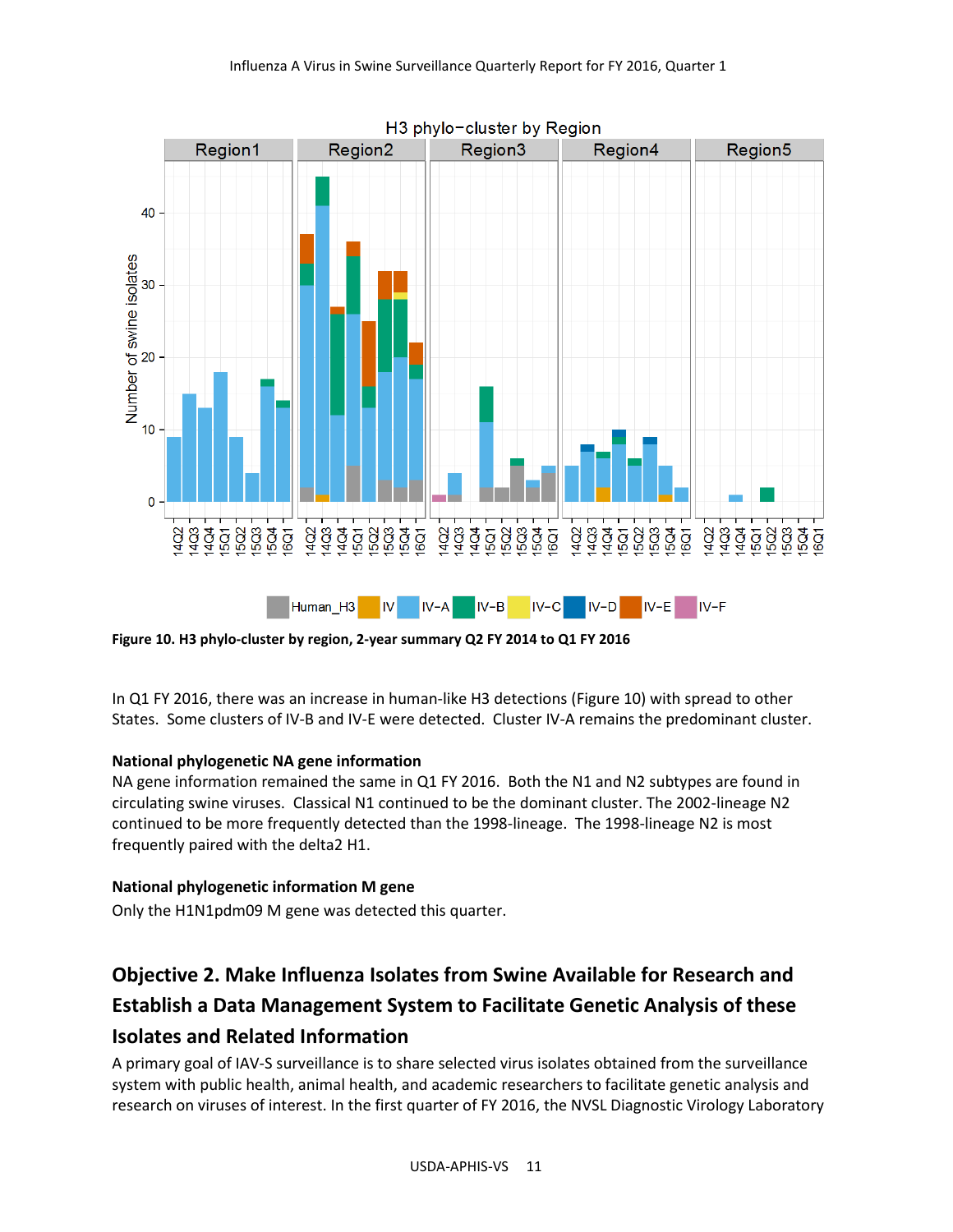provided 16 isolates to two institutions, one governmental and one pharmaceutical. NVSL received 238 isolates into the repository (Table 3).

| Table 3. Virus isolates received in repository |  |
|------------------------------------------------|--|
|------------------------------------------------|--|

| Virus isolates in the repository |       |  |  |
|----------------------------------|-------|--|--|
| <b>2016 YTD</b>                  | 238   |  |  |
| 2015                             | 883   |  |  |
| 2014                             | 765   |  |  |
| 2013                             | 820   |  |  |
| 2012                             | 915   |  |  |
| <b>TOTAL TO DATE</b>             | 3,220 |  |  |

## **Objective 3. Select Proper Isolates for Development of Relevant Diagnostic Reagents, Updating Diagnostic Assays, and Vaccine Seed Stock Products**

USDA makes IAV-S isolates available in the public domain for further research. Table 4 reports the total number of isolates available in the repository by subtype. ARS-NADC conducts research on isolates obtained from the repository and sequences generated from the surveillance system. Genetic sequencing reported to GenBank is available for private corporations, government entities, academia, and other scientific community partners for research and vaccine strain selection and efficacy testing. NVSL and ARS staff are consulted as subject matter experts when necessary.

| Table 4. Total number of subtyped<br>isolates available through repository |       |  |  |  |
|----------------------------------------------------------------------------|-------|--|--|--|
| Subtyped isolates available through                                        |       |  |  |  |
| repository                                                                 |       |  |  |  |
| <b>H3N2</b>                                                                | 1,212 |  |  |  |
| <b>H3N1</b>                                                                | q     |  |  |  |
| <b>H1N1</b>                                                                | 1,555 |  |  |  |
| <b>H1N2</b>                                                                | 1,320 |  |  |  |
| <b>Mixed</b>                                                               | 275   |  |  |  |
| <b>TOTAL</b>                                                               | 4.371 |  |  |  |

## **Conclusion**

The IAV-S voluntary surveillance system continues to provide insight into the genetic makeup of circulating influenza virus in limited populations of commercial pigs. Genetic information and virus isolates are made publicly available for further research and possible vaccine strain selection and efficacy testing. Influenza A Virus in swine remains a dynamic virus with high levels of genetic variability in the hemagglutinin and neuraminidase genes.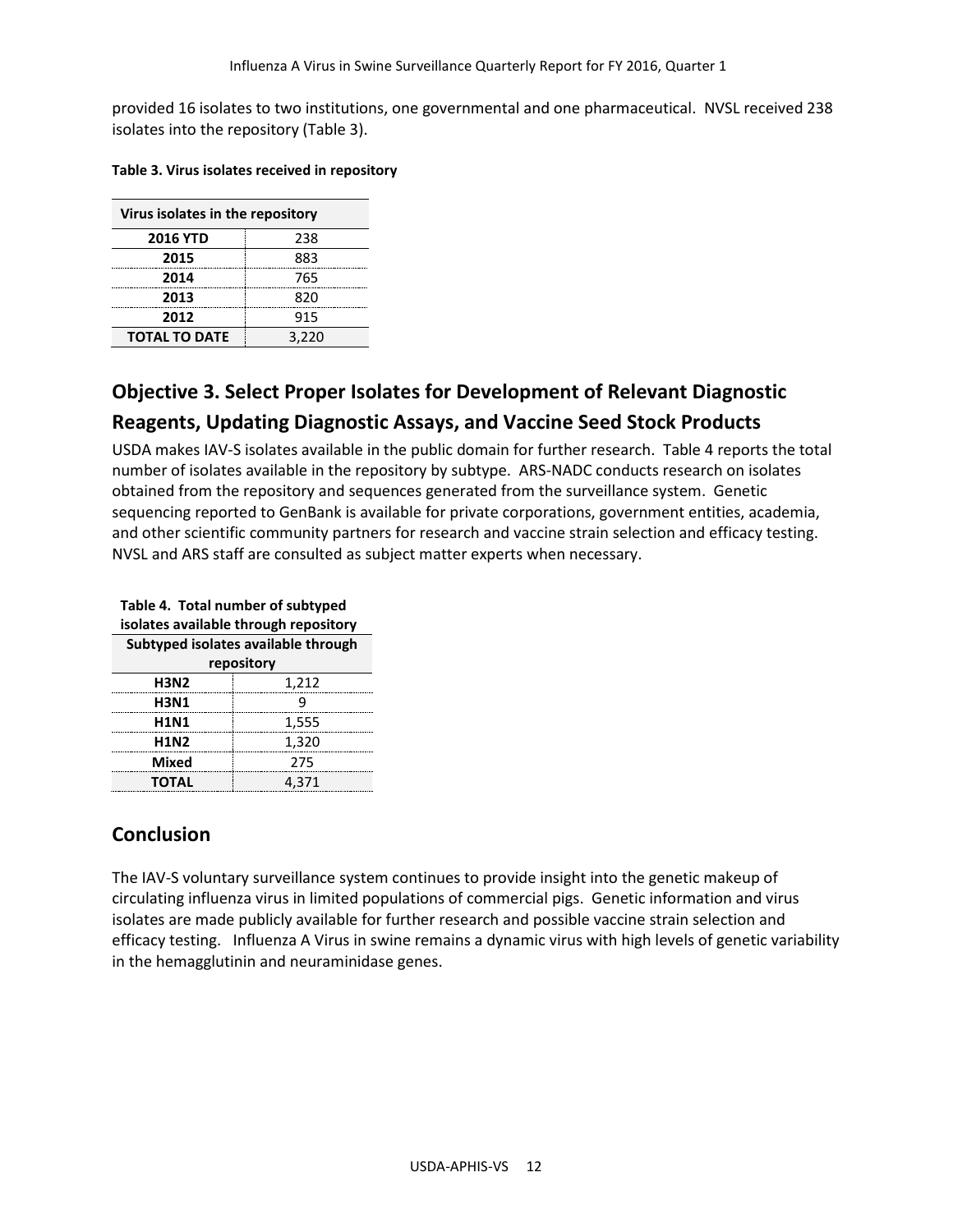## **Appendix 1. Regional Charts of HA and NA Combinations by Percentage**

The following charts present the percentages of combinations of HA and NA on the national and regional scales based on ARS-NADC phylogenetic analyses. The results are reported from January 2014 to December 2015. These "heat maps" represent the percentage of combinations by using a color gradient where a deeper gradient represents a greater percentage occurrence for a particular HA-NA combination. HA clusters are listed on the left vertical axis of the chart and NA clusters are listed on the bottom horizontal axis. Line up the HA cluster with the corresponding NA cluster to determine the percentage of occurrence of that particular combination.





Total HA & NA combinations – 1,496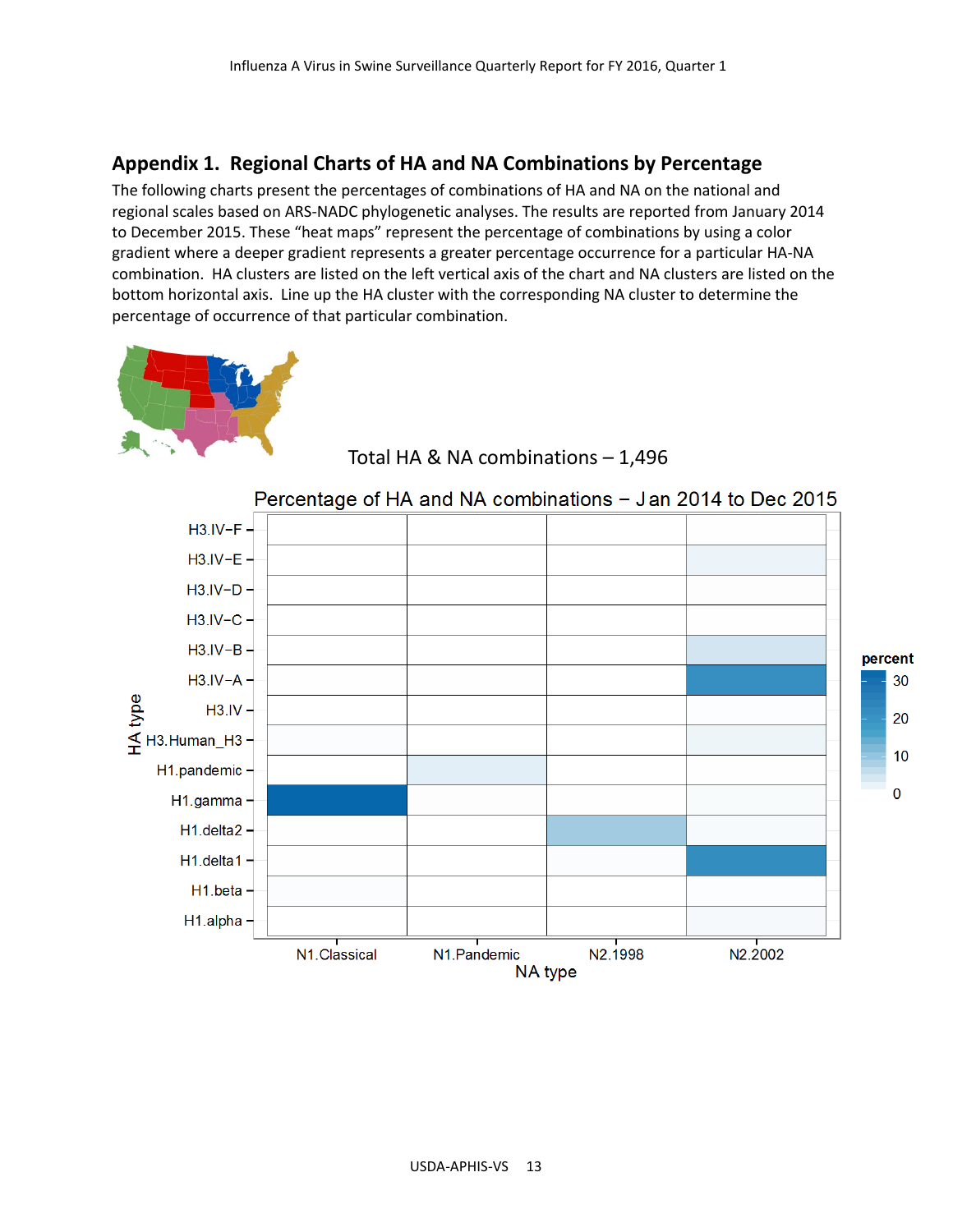



# Percentage of HA and NA combinations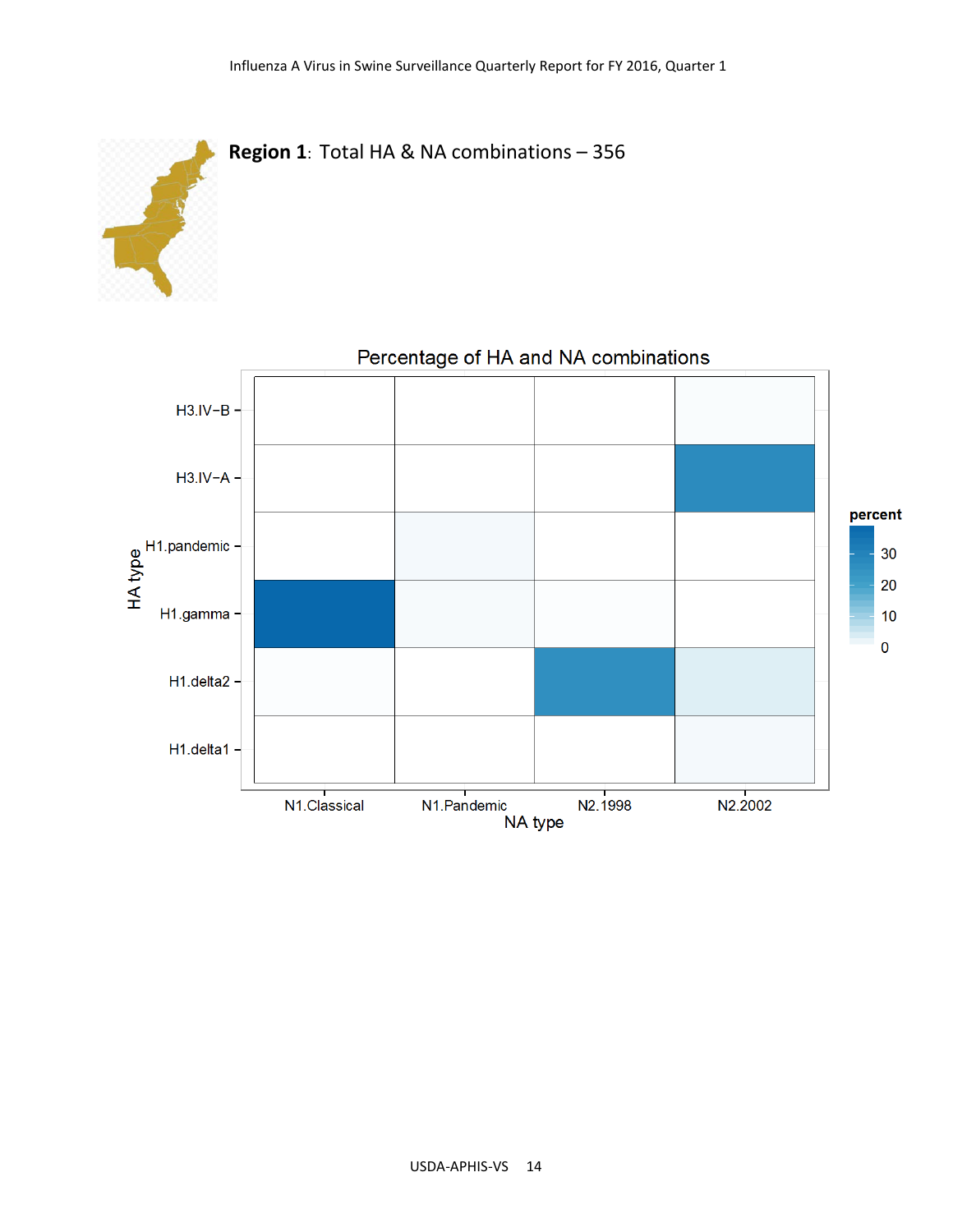

## **Region 2:** Total HA & NA combinations – 841



## Percentage of HA and NA combinations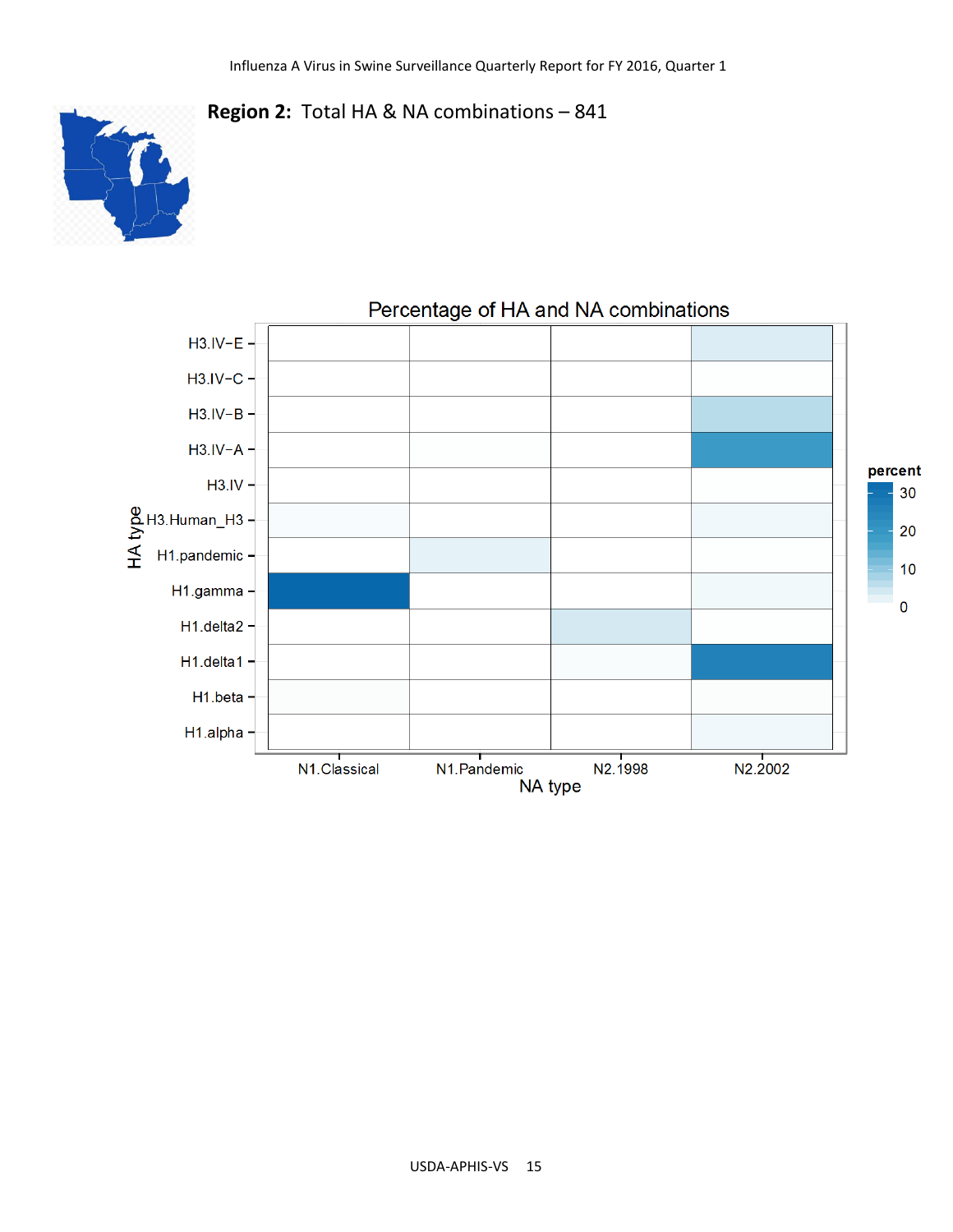



#### USDA-APHIS-VS 16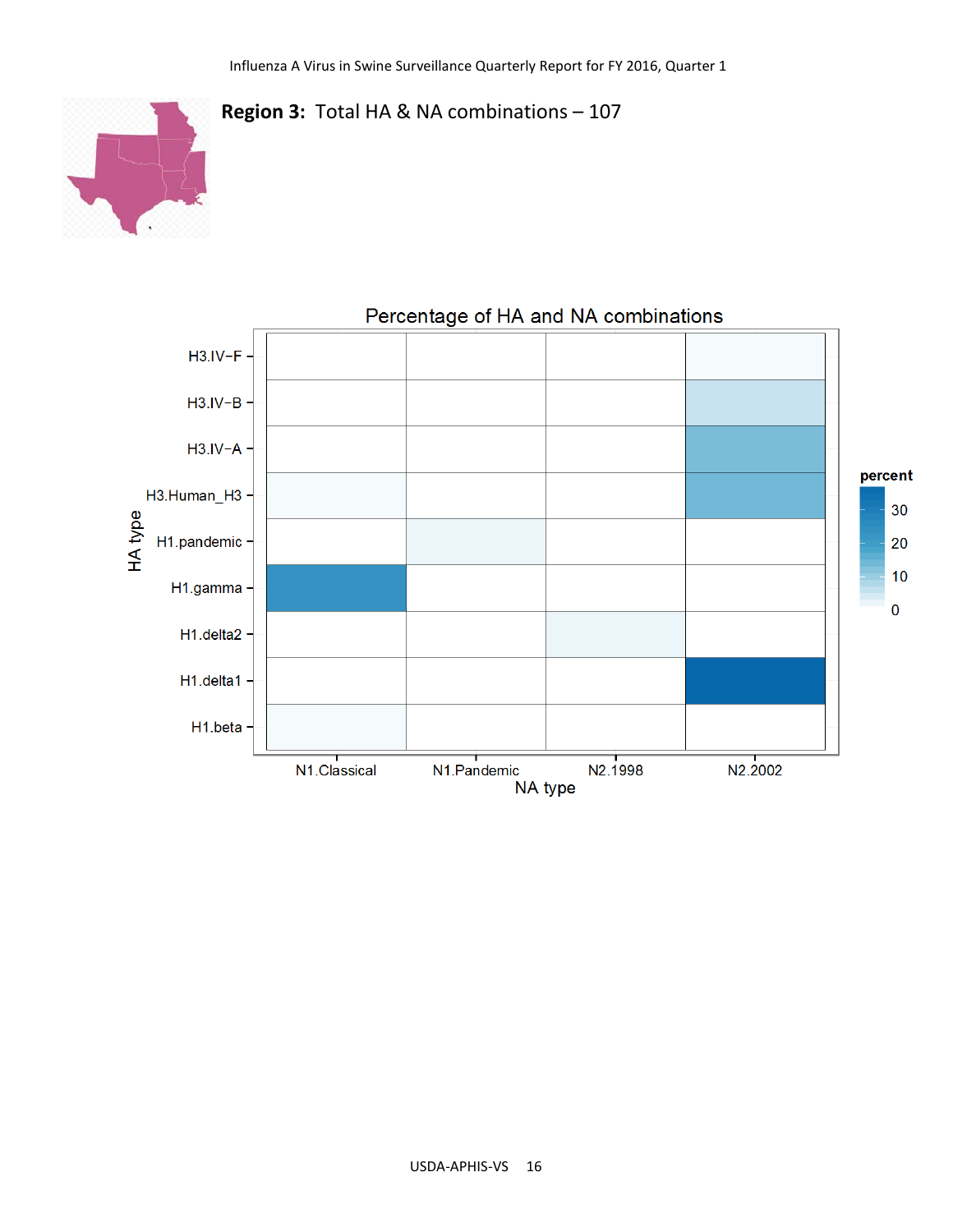





#### USDA-APHIS-VS 17